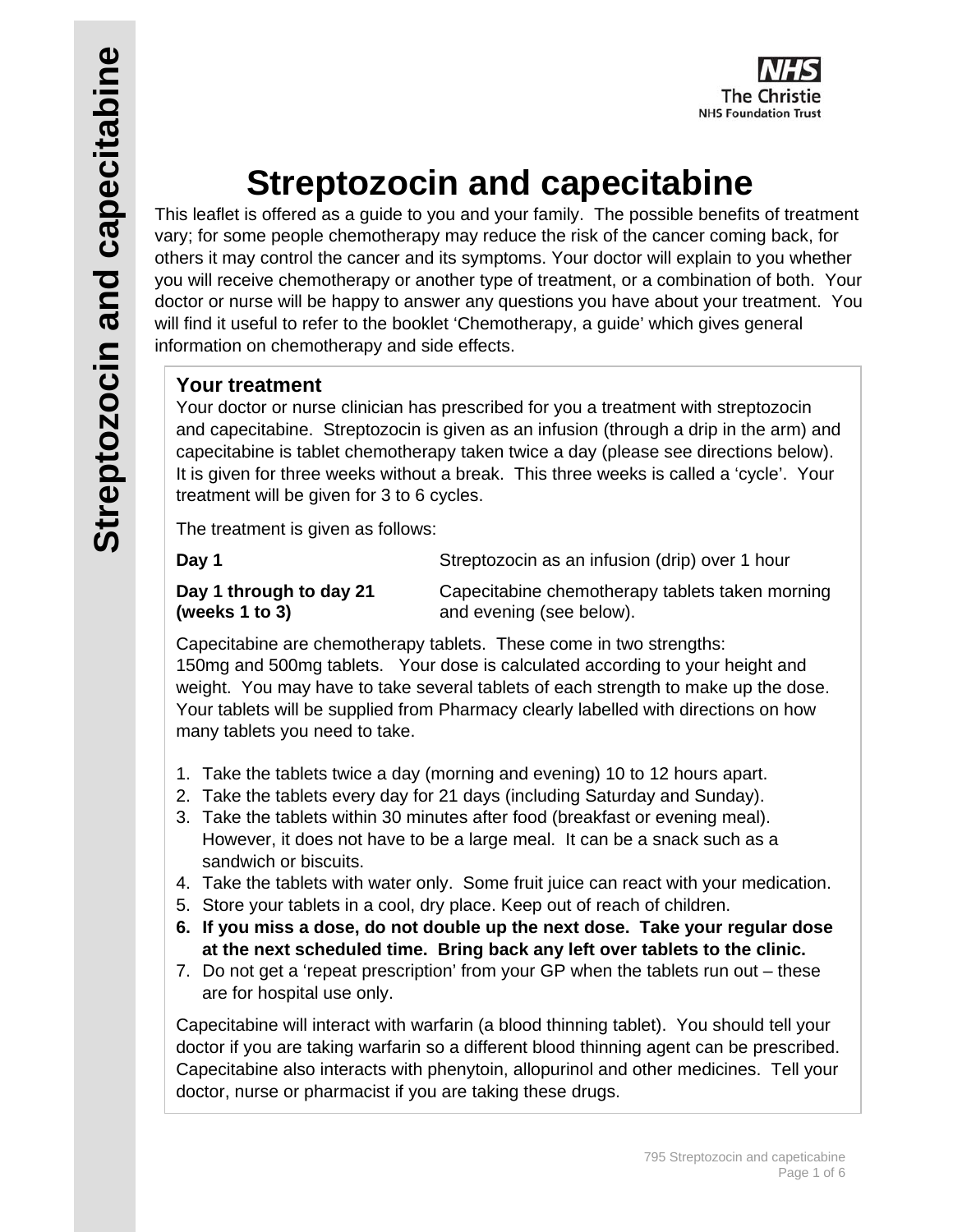#### **Increased risk of serious infection**

You are vulnerable to infection while you are having chemotherapy. Minor infections can become life-threatening in a matter of hours if left untreated. Symptoms of infection include fever, shivering, sweats, sore throat, diarrhoea, discomfort when you pass urine, cough or breathlessness. We recommend that you use a digital thermometer so you can check your temperature. You can buy one from your local chemist.

#### **If you feel unwell, you have symptoms of an infection or your temperature is 37.5ºC or above, or below 36 ºC contact The Christie Hotline straight away**.

**Kidney function:** It is important to monitor how your kidneys are working while you are having treatment. We do this through routine blood tests, or GFR test (more accurate test of kidney function), although we may ask you to bring a 24-hour urine collection before your treatment. **It is important to drink plenty of fluids (at least 8 cups) the day before and for a few days after chemotherapy**.

This treatment can have serious or possibly life-threatening side effects. It is very important that you report side effects straight away. Don't delay, if you feel unwell, please ring The Christie Hotline on 0161 446 3658. The lines are open 24 hours a day.

# **Possible side effects**

Chemotherapy can cause many different side effects. Some are more likely to occur than others. Everyone is different and not everyone gets all the side effects. Most side effects are usually temporary, but in some rare cases they can be life-threatening. It is important to tell your hospital doctor or nurse about any side effects so they can be monitored and, where possible, treated.

#### **Common side effects (more than 1 in 10)**

#### **Anaemia (low number of red blood cells)**

While having this treatment you may become anaemic. This may make you feel tired and breathless. Let your doctor or nurse know if these symptoms are a problem. You may need a blood transfusion.

#### **Bruising or bleeding**

This treatment can reduce the production of platelets which help the blood clot. Tell your doctor if you have any unexplained bruising or bleeding, such as nosebleeds, bloodspots or rashes on the skin, and bleeding gums. You may need a platelet transfusion.

You will have a routine blood test before each treatment, to monitor the effects of the chemotherapy. Occasionally we may not be able to go ahead with your treatment until your blood cells are back to a safe level. In this case your chemotherapy will usually be delayed by a week.

#### **Nausea & vomiting (sickness)**

The severity of this varies from person to person. Anti-sickness medication will be given along with your chemotherapy to prevent this. You will also be given anti-sickness tablets to take at home. If you continue to feel, or to be sick, contact your GP or The Christie so that your anti-sickness medication can be reviewed and changed, if necessary.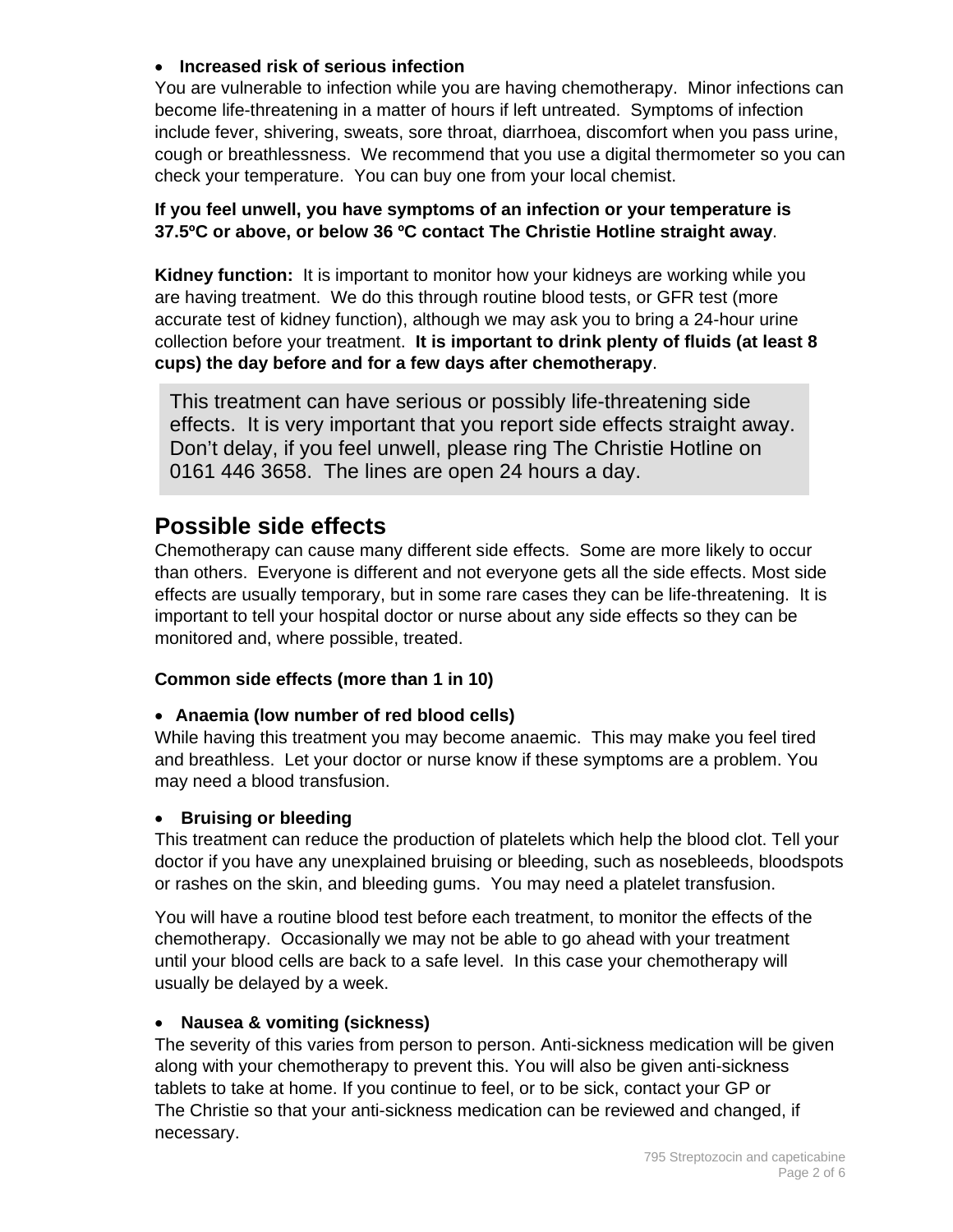#### **Lethargy**

Some chemotherapy may make you feel tired and lacking in energy. It can be frustrating when you feel unable to cope with routine tasks. If you do feel tired, take rest and get help with household chores. If necessary, take time off work. Gentle exercise such as walking can be beneficial.

#### **Hair thinning**

Some hair loss may occur during treatment although this is unlikely. It is advisable to avoid perms, colours, use of hot brushes and vigorous, frequent washing that could increase hair loss. Please remember that this is a temporary side effect and your hair will grow back when your treatment is completed. Very rarely, hair loss can be permanent. If you would like an appointment with the wig service, this can be arranged for you. Ask the staff for a copy of 'The wig fitting service.'

#### **Sore mouth**

Your mouth may become sore or dry, or you may notice small mouth ulcers during this treatment. Drinking plenty of fluids and cleaning your teeth regularly and gently with a soft toothbrush can help to reduce the risk of this happening. We can prescribe a mouthwash for you to use during treatment. You can dilute this with water if your mouth is sore. Ask your doctor or nurse for further advice. There is also general mouth care information in the chemotherapy booklet. If you continue to have a sore mouth, please contact The Christie Hotline.

#### **Hyperpigmentation**

Your skin may appear darker in colour or lightly tanned, especially around the joints. This is known as hyperpigmentation. Asian and African-Caribbean people may develop noticeable light patches on their skin. The skin will usually return to normal when treatment is finished.

#### **Increased sensitivity to the sun**

Your skin will tan or burn in the sun more easily. Sit in the shade, avoid too much sun and use a sunblock cream and wear a hat.

#### **Watery eyes**

Your eyes may also water often this will improve in time and needs no specific treatment. But if you have ongoing symptoms please discuss this with your doctor or nurse.

#### **Uncommon side effects (less than 1 in 10)**

#### **Hypoglycaemia**

Streptozocin chemotherapy can lower the sugar levels in your blood. If you experience dizziness, sweating, lack concentration and feel irritable, it is advisable to drink a glass of milk and eat a sweet biscuit. Then contact your doctor or nurse at The Christie straight away.

#### **Diabetes**

Æ

This chemotherapy can affect your blood sugar levels. If you are diabetic then you may need to increase the dose of any diabetic medication you take (insulin or tablets). You should discuss this with your doctor **before** starting the chemotherapy.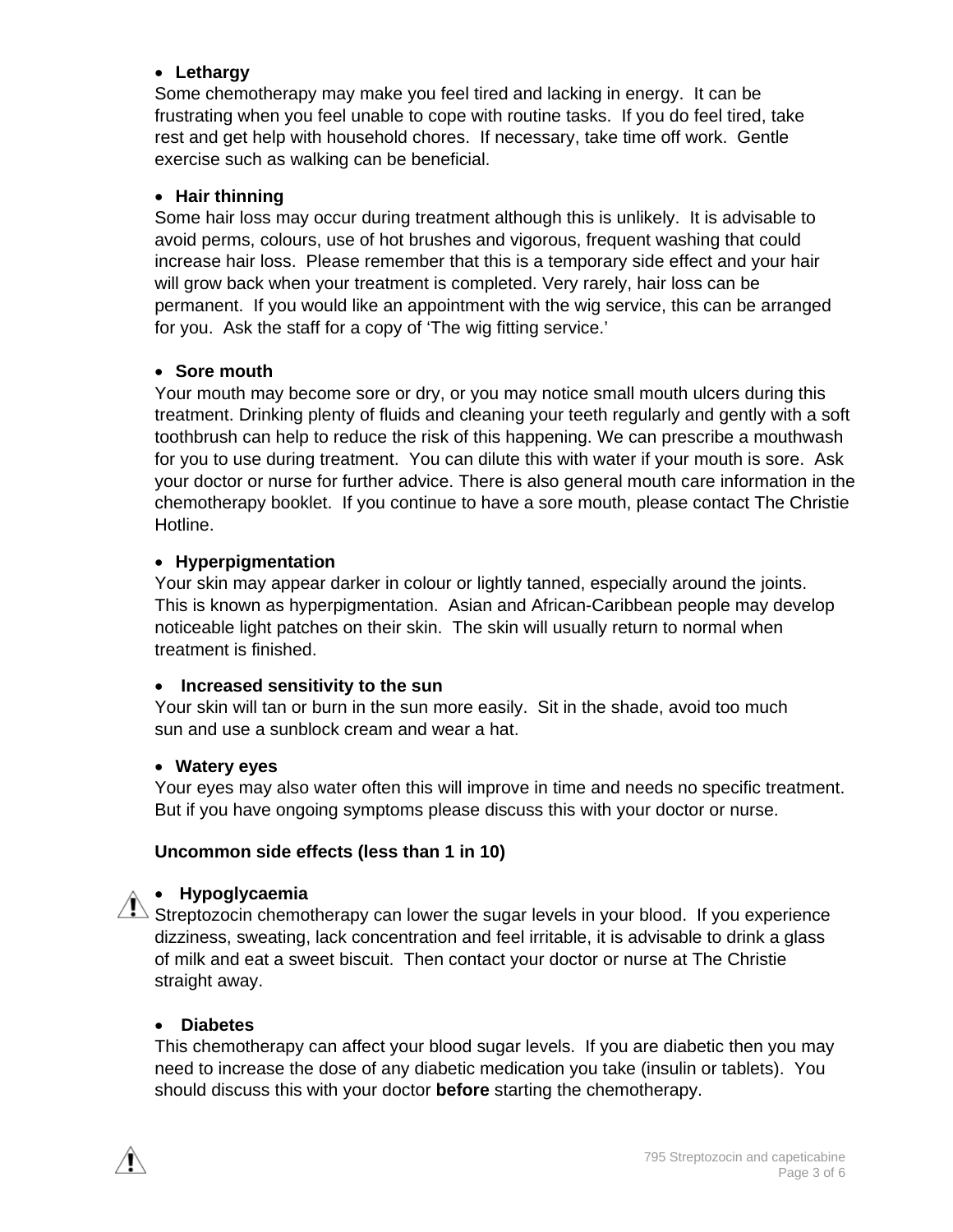#### **Diarrhoea**

Diarrhoea may be a side effect of your treatment. If you have watery diarrhoea you should immediately take the anti-diarrhoea treatment that the doctor has prescribed for you. This is called loperamide, and it will be dispensed by The Christie pharmacy. **Follow the doctor's instructions exactly:** 

Take 2 loperamide capsules as soon as the first liquid stool occurs. Then take one capsule with each liquid loose stool. (Maximum loperamide daily dose is **8** capsules). **If you continue to have more than 4 bowel movements a day (compared to pre-treatment) or bowel movements at night; please ring The Christie Hotline for advice.** 

#### **Sore hands and feet (PPE) (plantar-palmar erythema)**

The skin on your hands and feet may become very dry, red and sore with some cracking. Nails can become brittle and ridged. Moisturising cream applied to hands and feet can help with this. Please contact The Christie Hotline if your hands and feet continue to be sore, as your chemotherapy dose may need to change.

#### **Rare side effects (less than 1 in 100)**

#### **Chest pain or stroke**

A small number of patients receiving capecitabine can experience chest pain (angina) or rarely have a heart attack. Extremely rarely this may lead to death. Other complications such as stroke or mini-stroke can happen but are exceptionally rare. In an emergency you should go immediately to your nearest accident and emergency department.

### **Blood clots**

During chemotherapy you are more at risk of developing blood clots in the legs (DVT) or lungs (PE). Occasionally these clots can be life-threatening. To help prevent clots, keep mobile and drink plenty of non-alcoholic fluids.

#### **Severe skin reaction**

Very rarely you may develop a severe skin reaction. If you experience tender red skin patches which subsequently blister please **seek urgent medical advice**. The skin changes may be preceded by fever, chest symptoms and photophobia (a need to squint or close your eyes, which is worse in bright light). These symptoms may be caused by conditions called Toxic Epidermal Necrolysis (TEN) and Stevens Johnson Syndrome (SJS).

 **Extravasation** is when chemotherapy leaks outside the vein. If you develop redness, soreness or pain at the injection site **at any time** please let us know straight away.

#### **Herbal medicine**

Some herbal medicine including St John's Wort can affect the chemotherapy. You should let your doctor know if you are taking any herbal medication, complementary or alternative medicines, including vitamins, minerals and medicines purchased over the counter.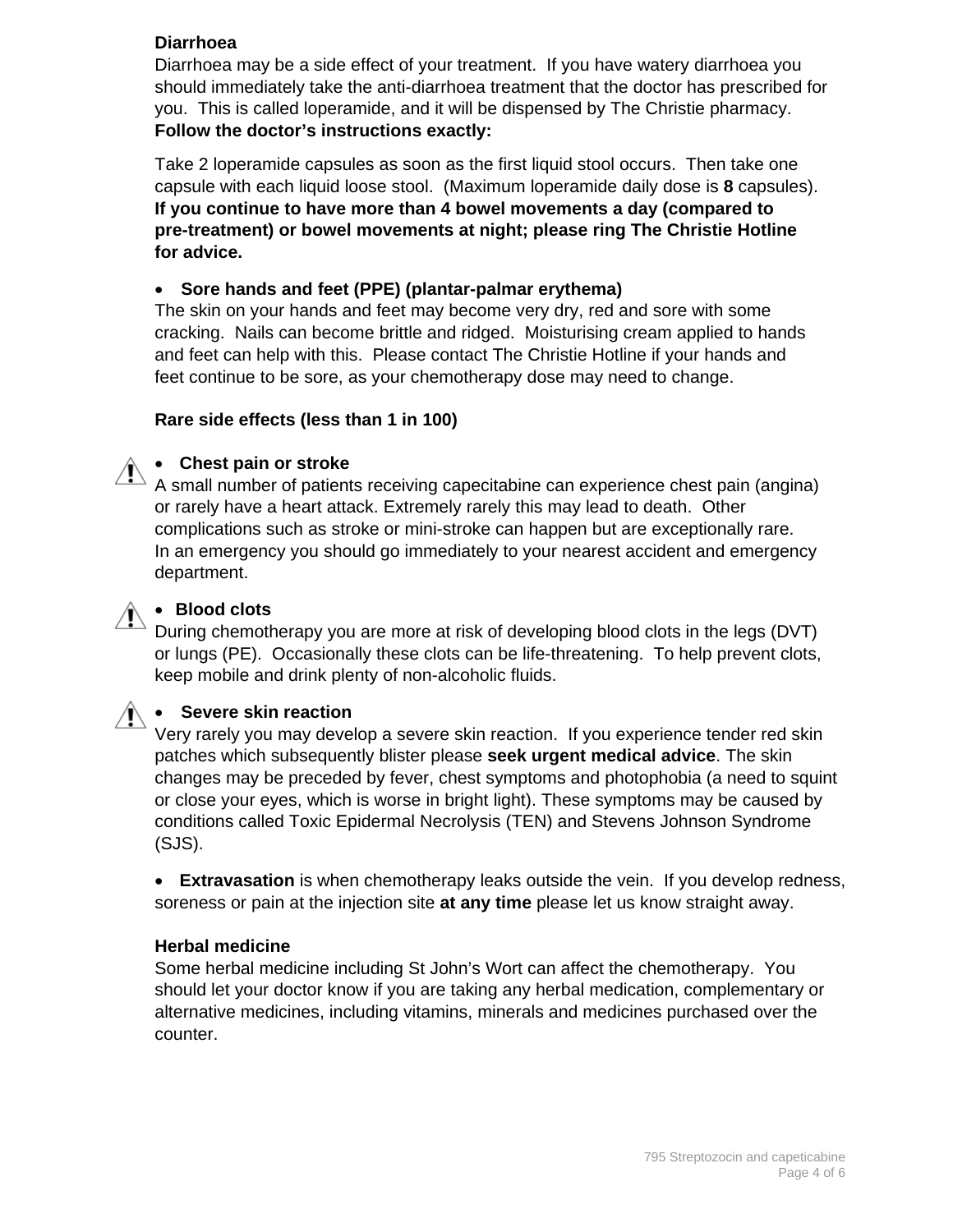#### **Serious and potentially life threatening side effects**

In a small proportion of patients chemotherapy can result in very severe side effects which may rarely result in death. The team caring for you will discuss the risk of these side effects with you.

# **Sex, contraception & fertility**

**Protecting your partner and contraception:** We recommend that you or your partner use a condom during sexual intercourse while you are having the course of chemotherapy. Chemotherapy is dangerous to unborn babies and this will also protect you and your partner from any chemotherapy drugs that may be present in semen and in the vagina. If you suspect that you may be pregnant please tell your doctor immediately.

**Fertility:** This chemotherapy may affect your ability to have children. Your doctor or nurse should have discussed this with you. If not, please ask them before you start treatment.

# **Late side effects**

Some side effects may become evident only after a number of years. In reaching any decision with you about treatment, the potential benefit you receive from treatment will be weighed against the risks of serious long term side effects to the heart, lungs, kidneys and bone marrow. With some drugs there is also a small but definite risk of developing another cancer. If any of these problems specifically applies to you, the doctor will discuss these with you and note this on your consent form.

### **Contacts**

If you have any general questions or concerns about your treatment, please ring the area where you are having treatment:

- Administration enquiries **0161 918 7606/7610**
- Chemotherapy nurse: **0161 918 7171**
- Clinical trials unit **0161 918 7663**

For advice ring The Christie Hotline on **0161 446 3658** (24 hours)